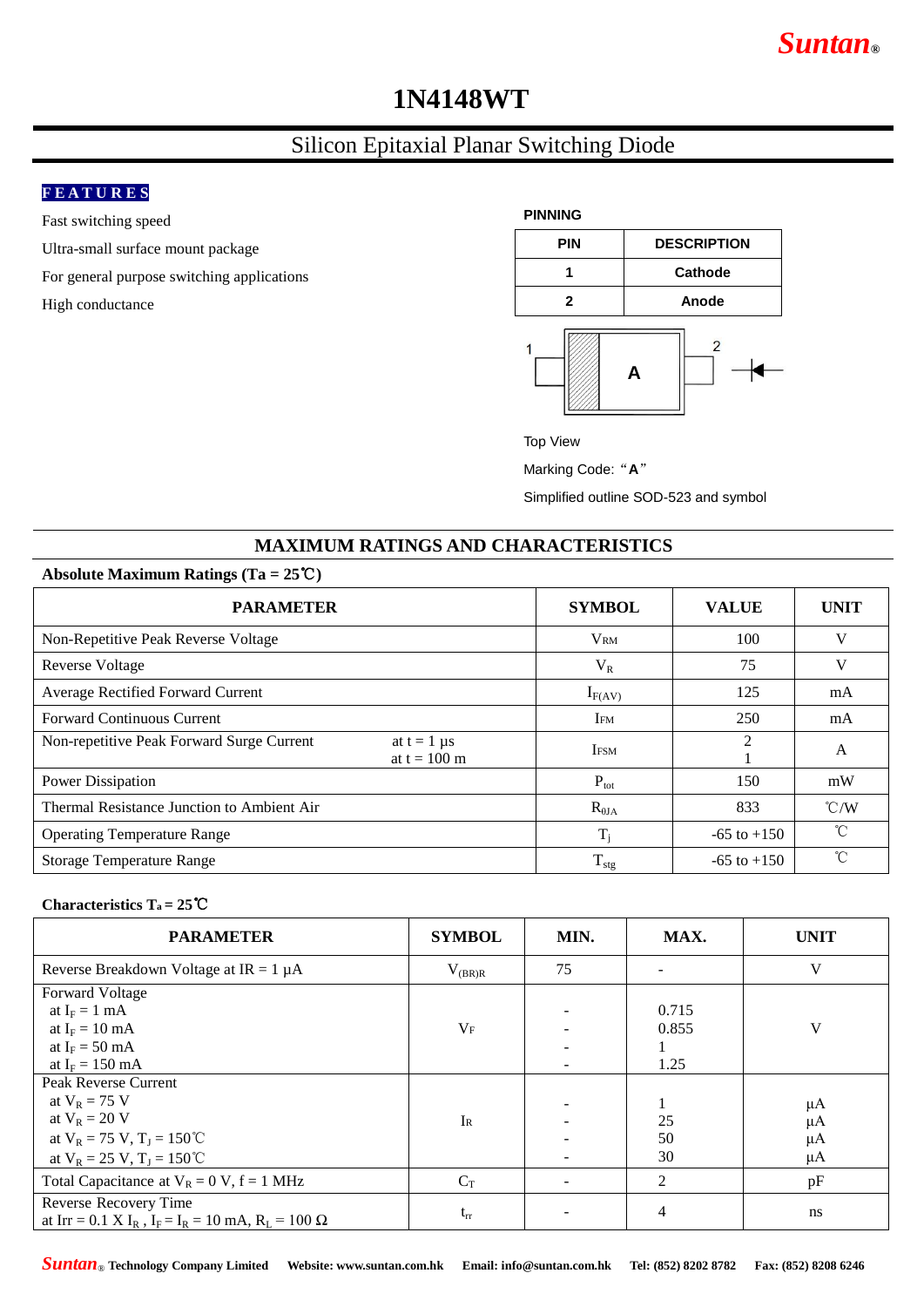## **RATINGS AND CHARACTERISTIC CURVES 1N4148WT**